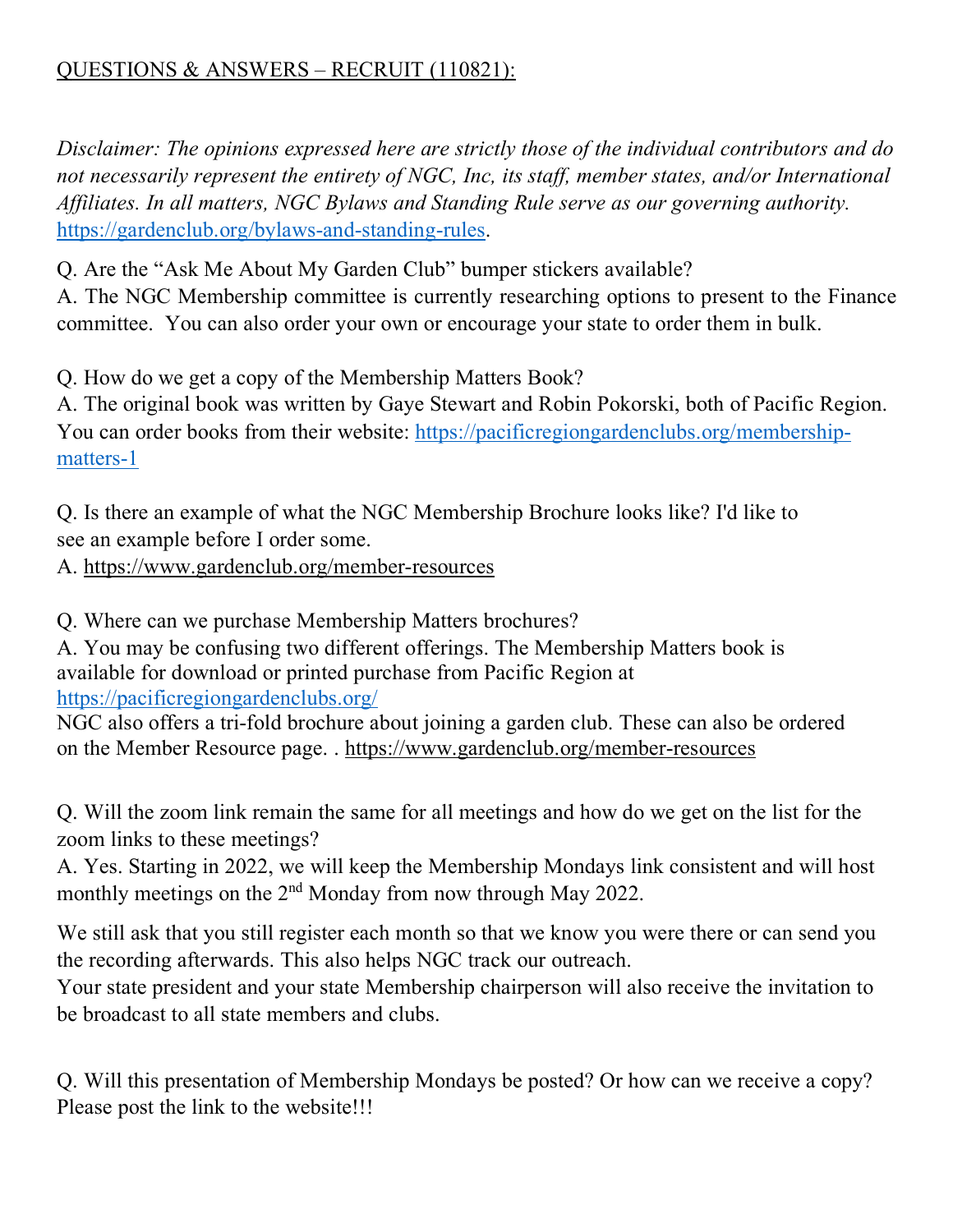A. These videos will all be posted after editing and made available at https://www.gardenclub.org/member-resources This generally takes about 2-4 weeks. Once posted, an email will be sent to all who registered.

Q. Is there an opportunity to get copies of the slides to present to my club?

A. The slide presentation will also be made available on the Member Resource page at https://www.gardenclub.org/member-resources

We encourage all members, especially garden club officers and club leaders, to visit this page often as it is constantly being updated with new, helpful resources.

## Q. What is a Federated club?

1<sup>st</sup> VP Brenda Moore: Federated means a state club that is a member of NGC. Most states have dropped the title from their official name, but the meaning remains the same, i.e. connection.

A. Federation, by its very definition, is a union of agreement. It is connection renewed annually through membership dues and rosters. It is not governance as each state organization remains autonomous, governing by their own Constitution, Charter, Bylaws, Policies, and Robert's Rules of Order to make decisions.

When garden clubs were first organizing in the early part of the  $20<sup>th</sup>$  century, the leaders gathered together and decided that we would have greater impact if we banded together as a unified group. Originally, we were called The National Council of Garden Clubs. That name changed over time to become National Garden Clubs, Inc.

When a club becomes federated, the club and its members are officially considered members of National Garden Clubs, Inc. and through that federation, are entitled to all membership benefits.

These benefits change term to term but currently include:

- The National Gardener magazine
- Attendance at local, state, regional, and national garden club conventions
- Educational opportunities and certifications through our four schools
- Access to resources that improve skills and community projects through our National Garden Club committees
- Eligibility for awards and grants
- Networking opportunities with like-minded individuals and organizations
- Greater impact on the issues that we care about.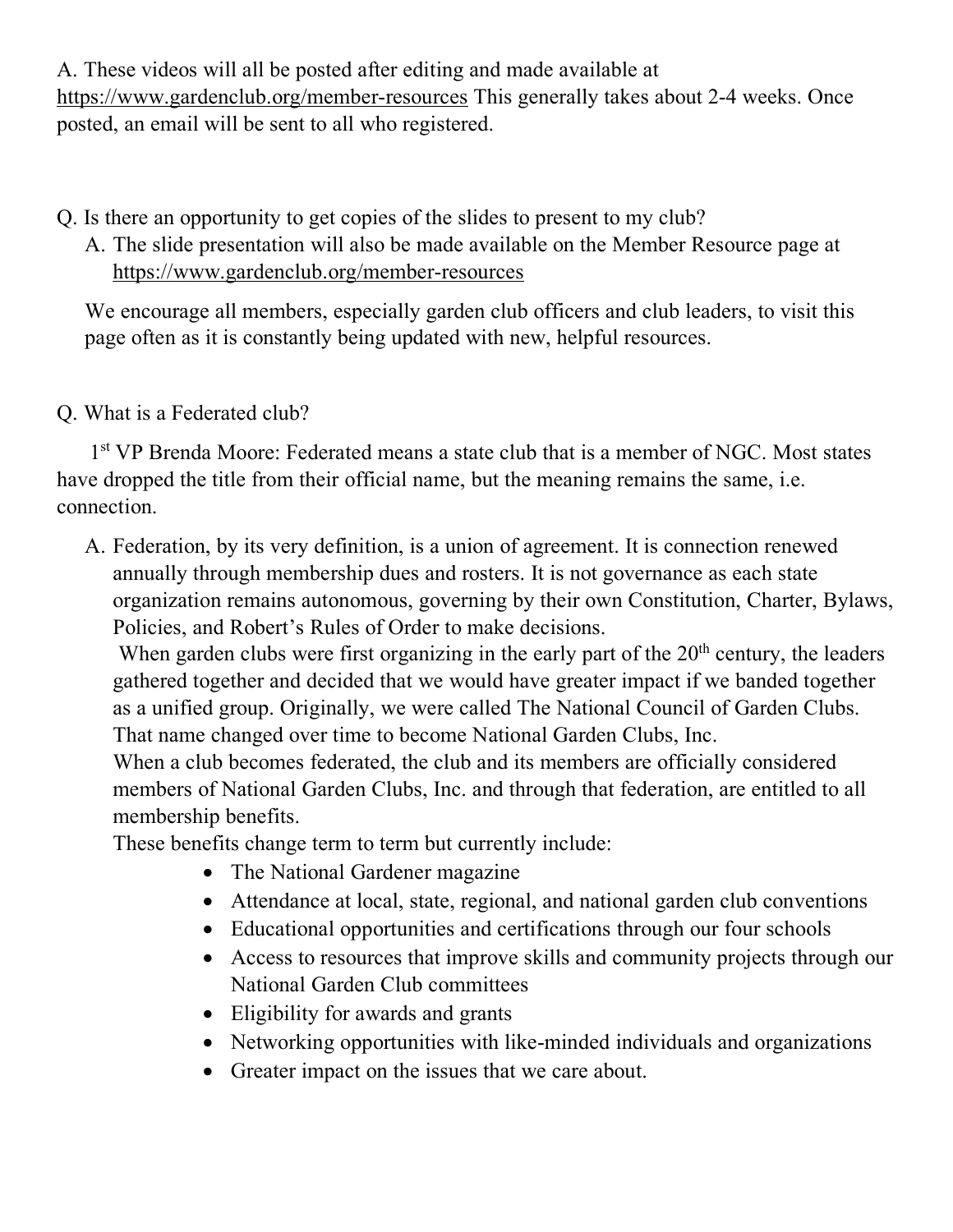Q. What does the acronym DEI Stand for?

A. Diane Dawson: DEI = DIVERSITY, EQUITY, INCLUSION

NGC encourages clubs to welcome and mentor all who wish to join. Diversity makes us stronger.

Q. Are there different types of clubs?

A. YES! NGC offers several types of Voting and Non-Voting Memberships. These can be found in our Bylaws and Standing Rules located at https://gardenclub.org/bylaws-and-standingrules.

Currently, clubs join NGC by joining their state or International Affiliate organization. Each state provides their own categories of club membership and many clubs form around a particular area of interest, i.e. design or horticulture study clubs, environmental action clubs, men's clubs, women's clubs, neighborhood clubs, etc.

Q. What are the different levels of Membership? Inactive, Honorary, etc.?

A. NGC membership is categorized by Voting and Non-Voting Members and can be found in our Bylaws and Standing Rules located at this link https://gardenclub.org/bylaws-and-standingrules. NGC does not have Honorary Members, although some states and local clubs do.

Many states and local clubs employ further classification of membership. These classifications are as diverse as one can think to create. Here are just some that we have seen in our experience. We encourage you to check with your state for further information:

- 1. **Active Members**
- 2. **Sustaining/Associate/Supporting Members**
- 3. **Honorary Members**
- 4. **Provisional Members**
- 5. **Donors/Volunteers**
- 6. **Affiliate Members**

Q. Do ALL clubs have to get an EIN number with the IRS to have tax exempt status? A. Each state has its own tax rules.

Q. What does the state federation give to members?

A. NGC receives \$1.00 per member (paid through the state or IA dues) to provide you with all of the NGC membership benefits, schools, information, TNG magazine, and other educational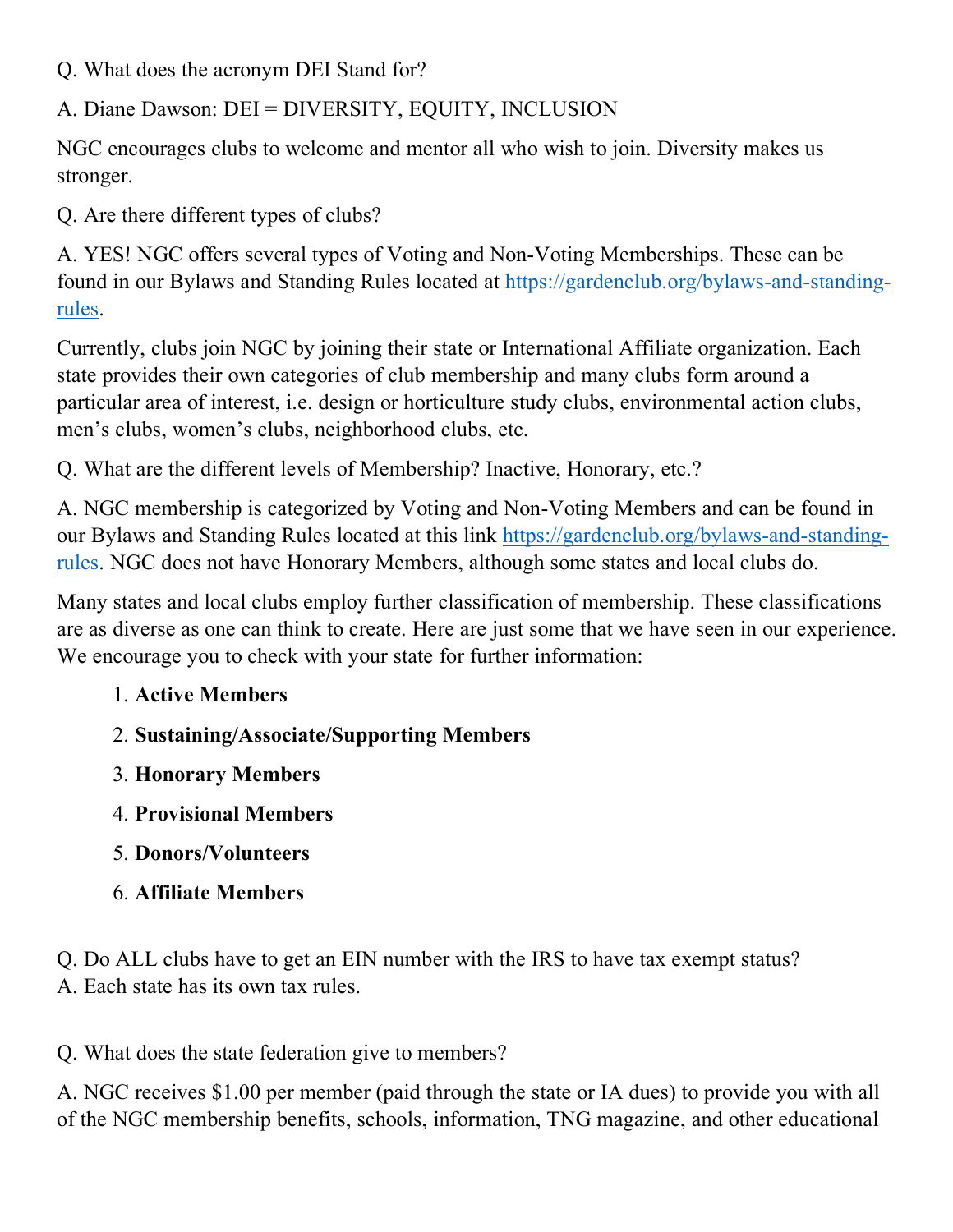and outreach resources like our website and our wonderful programs. Anything above that amount would need to be addressed directly from your state leadership.

Q. Wouldn't it work best for some of the recruiting to generate from the District of State level?

A. ABSOLUTELY! NGC provides all of these tools so that you can take the ball and run with it at the club, council, district, state, and regional levels. We hope all will use this Mindset/Skillset/Toolset in your own way, in your own style, and reap your own rewards from it.

Q. If a club has a requirement of members attending a certain number of meetings, is this something they should reconsider?

A. Perhaps. Keep in mind, clubs are self-governed. If a club's policies are not working in the best interest of the members, it may be time for the members to propose changes. NGC does not mandate how a club operates. We simply appreciate your group as part of our larger force for good.

Q. What are plans for advertising from the National level—public service announcements, etc.? I have seen ads on Facebook which is fabulous! I would love to see a big North American campaign to spread the word about garden clubs—on TV and through other means.

A. Leadership decides on public advertising each term. Currently we advertise through our website and Social Media platforms. The Plant America Campaign is HUGE and we hope each of you help us promote that initiative along with the many other NGC programs.

Q. How about starting a section on the website where folks can post ideas for new members, what worked, what didn't—would be a great resource.

A. https://www.gardenclub.org/member-resources

Q. Are clubs required to have Bylaws to be federated under NGC?

A. No. While Bylaws and Standing Rules are considered a 'Best Practice for Non-profits' the only requirements for membership with NGC are that dues and rosters be sent annually. A club may organize according to their own policy and their state/IA requirements.

It should be noted that bylaws often make it easier to run an organization so that similar decisions don't have to be made over and over again. However; there are several newer clubs that run their club without them. Again, it's up to you and your state/IA organization.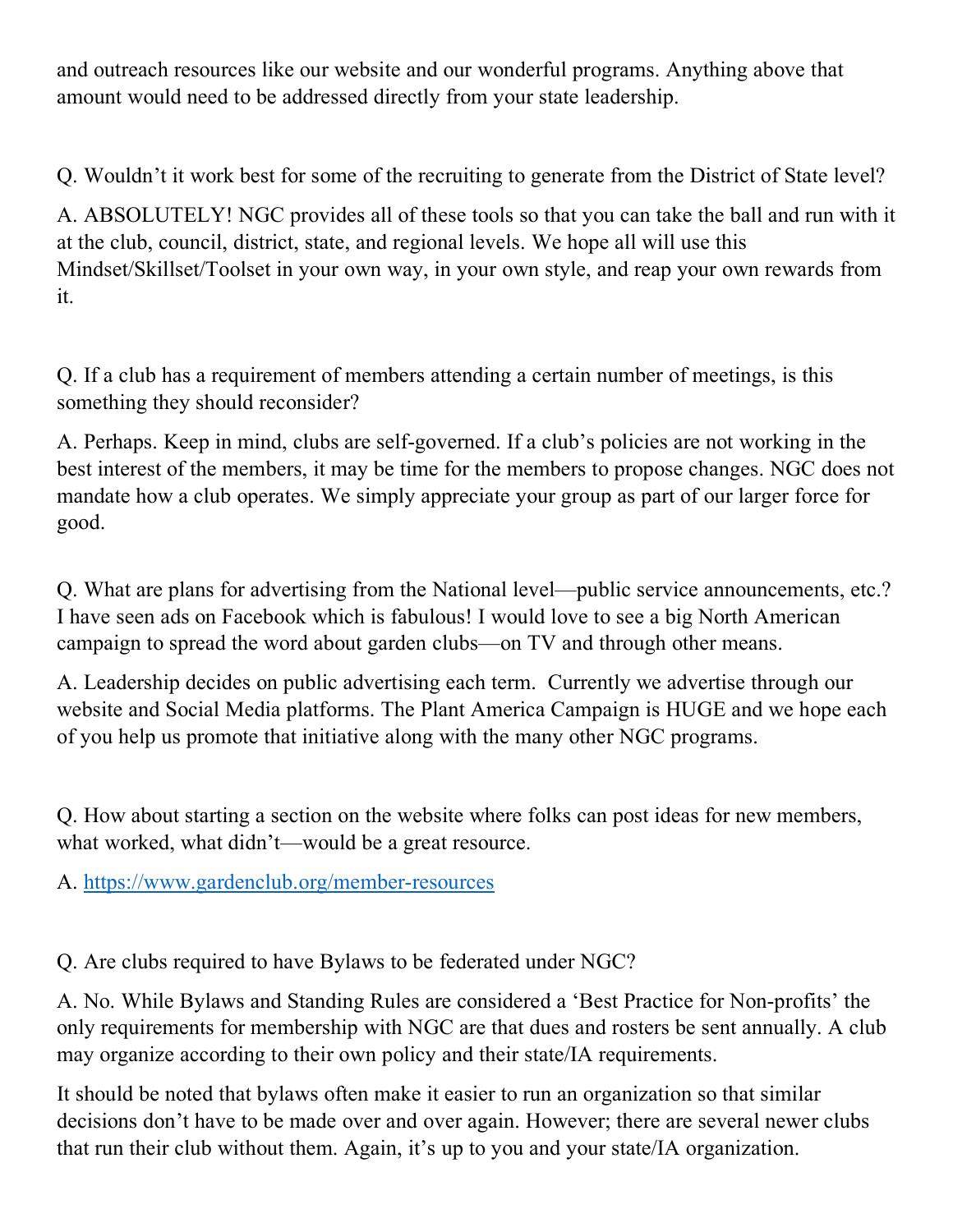## **SUCCESS STRATEGIES:**

The following suggestions from our general membership are meant to serve as examples of what's working out in the membership world. We hope you find them helpful.

Kathryn Harris: **Hybrid Meetings -** We have gone back to in-person meetings this year but are working to be able to stream our live meetings so that we can bring in members who can't make the in-person meeting and take advantage of a wider audience.

Suzanne Lewis: We hosted a **'Bring a Millennial to a Meeting'** and gained 4 new members. We meet on a weeknight at 6:30 pm (social), 7 pm (program), 8 pm (business meeting). We pledge to end by 9 pm

Deborah Dodds: **Zoom in Winter -** Our club has set up some of our winter meetings to be Zoom at 6:30 pm. Many of our older members don't want to drive in the winter months (CT) so this solves that and then it allows prospective members who work full time to experience in a time frame that works for them.

Kathryn Harris: We added 3 members last year (during the Pandemic) due to holding our meetings via Zoom.

Meigan Cameron: **Vary your Membership Category** - Our club has a variety of membership types - younger, busier members who want to work on our public gardens are members whose dues are considered paid by their work in our public gardens, and they receive our newsletter and invitations to special events such as garden art workshops and plant sales

Judy Gray, (RIFGC): **Host a drive along with an event -** My club has a book in bloom once a year at local library. we offer a people's choice award, tying in a membership drive with the show.

Karen Wells: **Encourage Youth Participation -** One garden club I belonged to have a youth club that met at the library on Saturday mornings. They had a youth garden there. Another youth club meets at an elementary school and the children help with the Monarch butterfly way station that is on the school property.

Dianne Runnels: **Encourage Seniors -** We put on programs at a local senior center.

Arlene Field, Monroe, CT: **Libraries are a great place to get members -**Our club in CT sponsors the "Nature Nook" in the children's room at the library. We change it quarterly. We've featured the live growth of a tadpole, the metamorphosis of a Monarch egg to a butterfly, among other wonderful educational exhibits.

Sue Bennett: Bring NGC books to the library and use it as a reference. This is great for any time of year, especially National Gardening Week.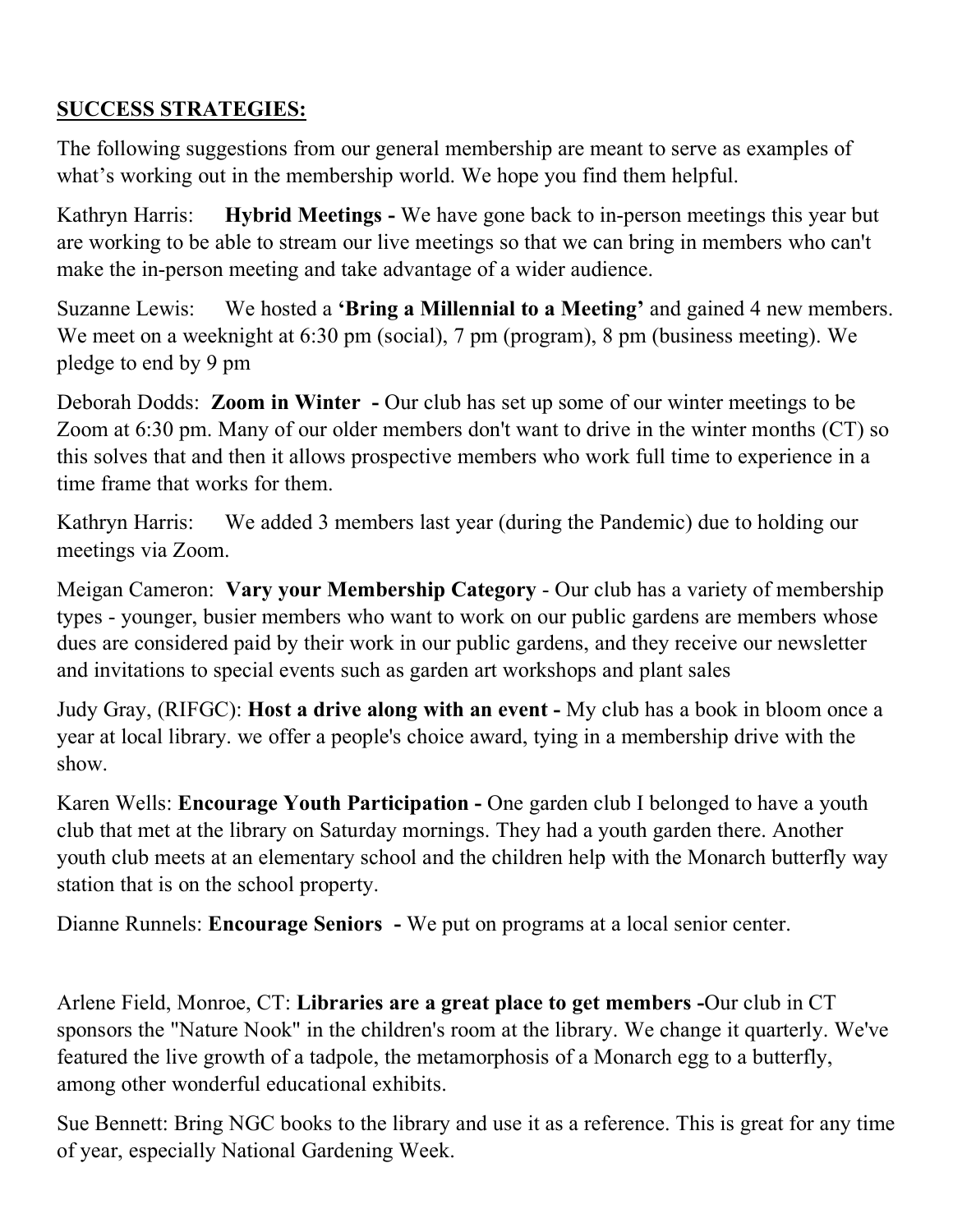Diane Dawson: **Connect with a Local School -** My hometown club sponsors our public high school club that does wonderful work. They even received an Ames tool grant.

Rachel Weston: **Host a Day of Service -**Our club in Shrewsbury NJ began a day of service in 2020 to encourage members to garden together safely in the public gardens we maintain. By being out in a group with our club shirts on, members of the community took notice.

SUSAN MINER-NH State President: **Expand Meeting times -** One of our local clubs has a morning meeting and then an evening meeting that same day - different speakers/programs. This allows for members who can come in the day and those who need a night meeting.

Erin Ramich: We do an evening meeting once a month

Wendy McKeown:We changed our meeting time to **Saturday morning** at 9:30 am. Then we can have programs, tours, and projects when people who work can go too.

Wendy McKeown: **Family Membership -** We decided to have a family membership, and we got lots of men to become members this way!

Sue Bennett:Due to diversity my garden club has one price for member and another price for "household"

Sue Bennett: **Partner with a Plant Nursery -** Work with local nursery and have a kid's workshop

Carol Smith, Maine: **Form a Junior Club -** Our Junior Garden Club is an After School program, but we can't meet right now due to Covid rules

Cathy Carter: **Plan to Expand -** If clubs meet in homes, then size can matter and speaker needs should be considered way ahead of time. Be realistic and plan with your growth, speaker needs, and membership experience ahead of time. You only get one chance to make a good first impression. Plan to give visitors a great experience so they'll be encouraged to come back and join.

Diane Olsen: **Yard Awards are great opportunities for new members.** Some cities give yard awards. See if they need judges and offer your garden clubs to be judges. So, you will see all the winners and you could invite them to attend a "thank you/congratulations" meeting

Lynn O'Shaughnessy: **Share the Love of Gardening -** I grow lots of native plants, so I collected seeds, packaged them up and give new members a packet.

George Speer: **Promote Friendship -** My club's theme: Join a Garden Club. Come for the Knowledge- Stay for the Friendships